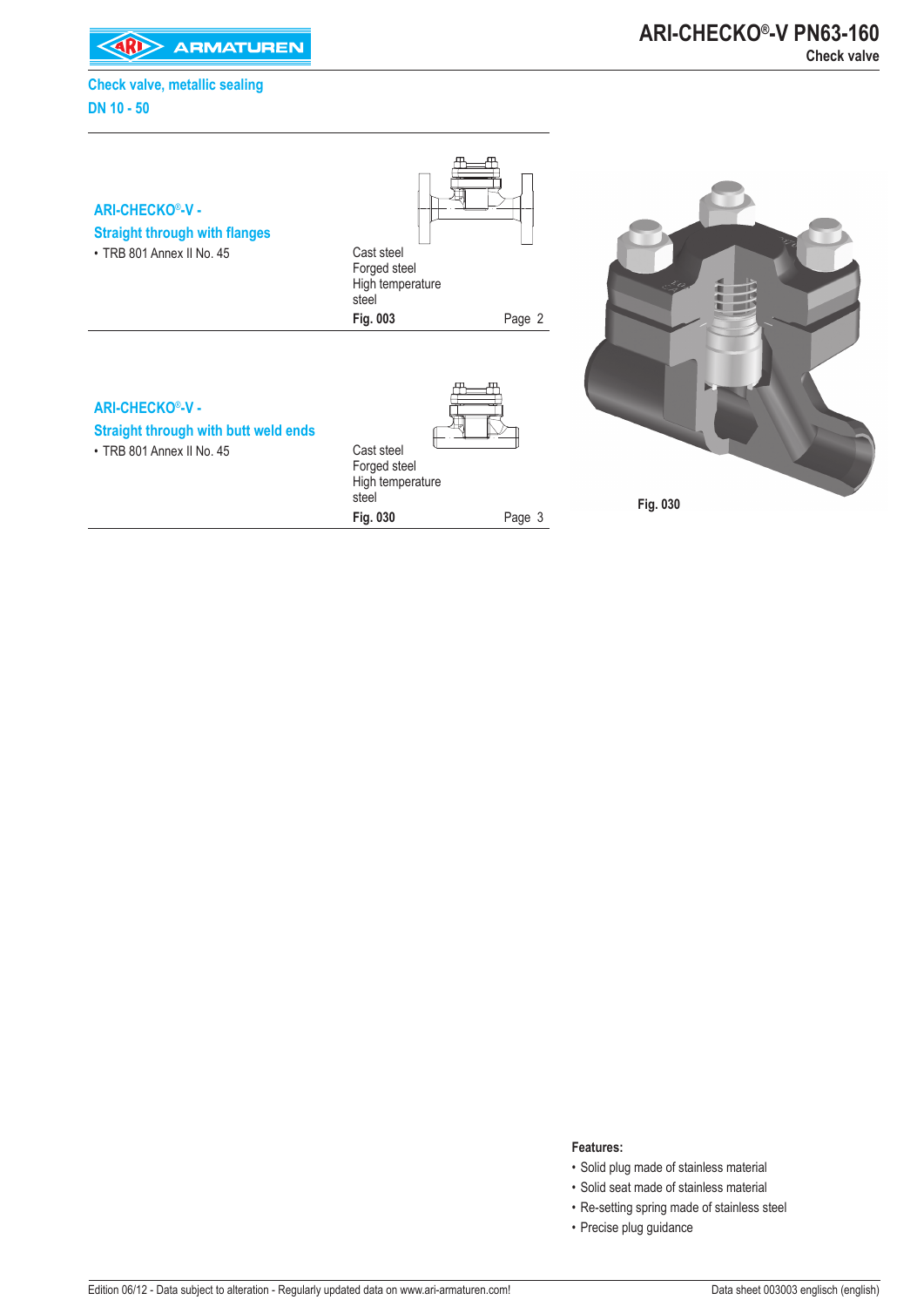# **ARI-CHECKO®-V 003 PN63-160 / DN10-50**

### **Check valve - straight through with flanges (Forged steel, High temperature steel)**



| <b>Figure</b> | <b>Nominal pressure</b> | <b>Material</b> | <b>Nominal diameter</b> |
|---------------|-------------------------|-----------------|-------------------------|
| 48.00340      | PN63-160                | 1.0460          | DN10-40                 |
| 46.00340      | <b>PN63</b>             | 1.0460          | <b>DN50</b>             |
| 48.00340      | PN100-160               | 1.0460          | <b>DN50</b>             |
| 88.003.81     | PN63-160                | 1.7335          | DN10-40                 |
| 86.003.81     | <b>PN63</b>             | 1.7335          | <b>DN50</b>             |
| 88.00381      | PN100-160               | 1.7335          | <b>DN50</b>             |

**Set pressure 0,15 bar**

| <b>Parts</b> |               |                    |                                              |                             |  |  |  |  |  |
|--------------|---------------|--------------------|----------------------------------------------|-----------------------------|--|--|--|--|--|
| Pos.         | Sp.p.         | <b>Description</b> | Fig. 46./48.00340                            | Fig. 86./88.00381           |  |  |  |  |  |
|              |               | Body               | P250 GH, 1.0460                              | 13CrMo4-5, 1.7335           |  |  |  |  |  |
| 1.2          |               | Seat ring          | <b>Stellit</b>                               |                             |  |  |  |  |  |
| 2            |               | Cover              | P250 GH, 1.0460                              | 13CrMo4-5, 1.7335           |  |  |  |  |  |
|              | X             | Plug               | X20Cr13+QT, 1.4021+QT (hardened)             | 13CrMo4-5, 1.7335 / Stellit |  |  |  |  |  |
|              |               | Spring             | X10CrNi18-8, 1.4310                          |                             |  |  |  |  |  |
| 5            |               | Stud               | 21CrMoV 5-7, 1.7709                          |                             |  |  |  |  |  |
|              |               | Hexagon nut        | 21CrMoV 5-7, 1.7709                          |                             |  |  |  |  |  |
|              | X             | Gasket             | Pure graphite (CrNi laminated with graphite) |                             |  |  |  |  |  |
|              | L Spare parts |                    |                                              |                             |  |  |  |  |  |

| <b>DN</b>                                                                                            |                     | 10                       | 15   | 20   | 25   | 32                | 40    | 50   |  |  |  |
|------------------------------------------------------------------------------------------------------|---------------------|--------------------------|------|------|------|-------------------|-------|------|--|--|--|
| Face-to-face dimension FTF series 2 acc. to DIN EN 558<br>Standard-flange dimensions refer to page 5 |                     |                          |      |      |      |                   |       |      |  |  |  |
|                                                                                                      | (mm)                | 210                      | 210  | 230  | 230  | 260               | 260   | 300  |  |  |  |
| <b>Dimensions</b>                                                                                    |                     |                          |      |      |      |                   |       |      |  |  |  |
| H                                                                                                    | (mm)                | 103                      | 103  | 103  | 103  | 145               | 145   | 160  |  |  |  |
| Kvs-value                                                                                            | (m <sup>3</sup> /h) | 2,7                      | 4.2  | 6.4  | 8,6  | 21,8              | 24,2  | 33   |  |  |  |
| Zeta-value                                                                                           | $\hspace{0.05cm}$   | 2,19                     | 4,58 | 6,24 | 8,43 | 3,52              | 6,98  | 9,16 |  |  |  |
| Zeta-value  range of tolerance for Kvs-values acc. to VDI/VDE 2173                                   |                     |                          |      |      |      |                   |       |      |  |  |  |
| Weights                                                                                              |                     |                          |      |      |      |                   |       |      |  |  |  |
| 46./86.003                                                                                           | (kg)                | $\overline{\phantom{a}}$ | --   | --   | $-$  | $\qquad \qquad -$ | $- -$ | 23,3 |  |  |  |
| 48./88.003                                                                                           | (kg)                |                          | 7,2  | 8,8  | 9,8  | 16,8              | 18,8  | 24,3 |  |  |  |

Information / restriction of technical rules need to be observed!

Operating and installation instructions can be downloaded at www.ari-armaturen.com.

The engineer, designing a system or a plant, is responsible for the selection of the correct valve.

Resistance and fitness must be verified (or contact the manufacturer for information).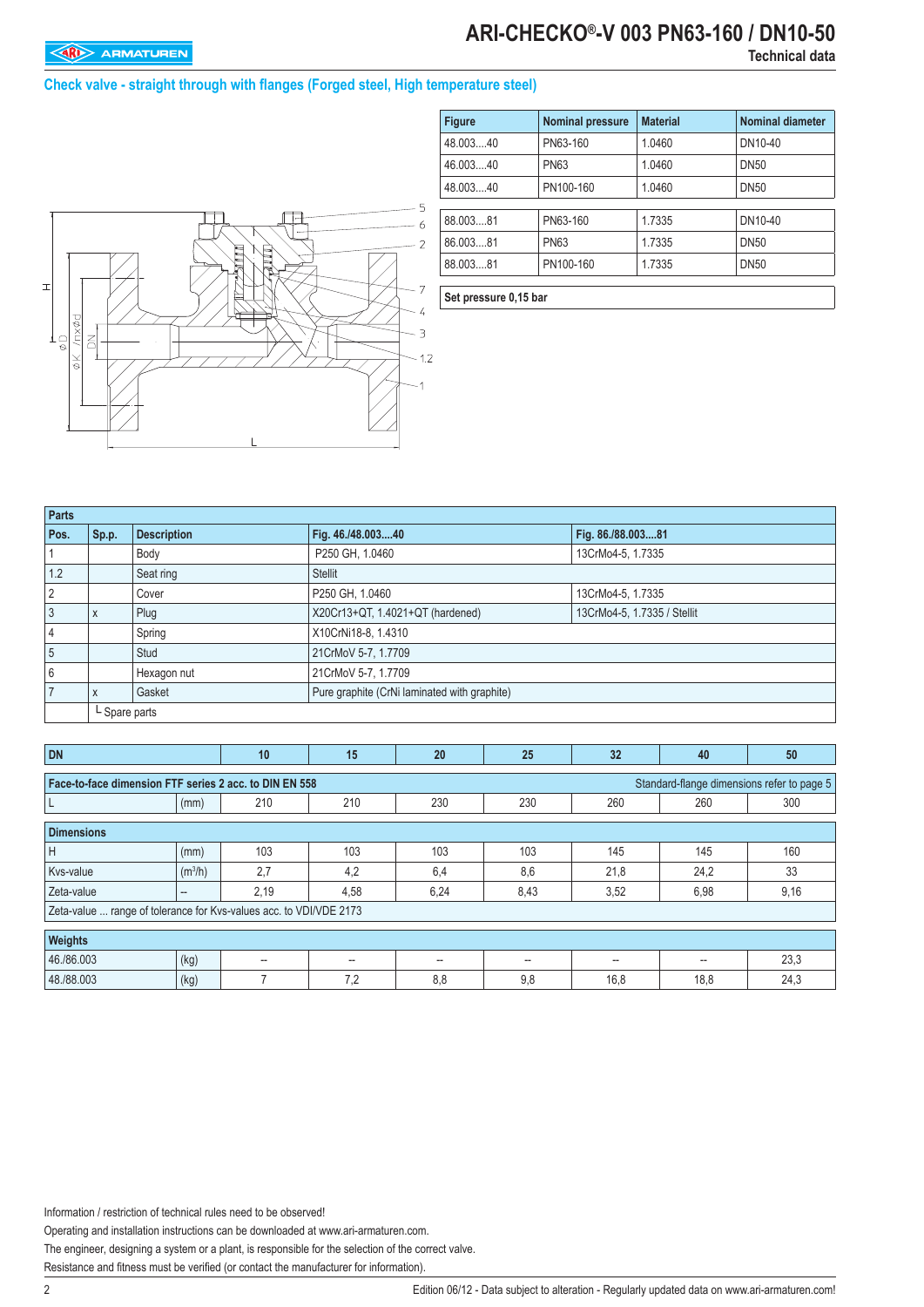## **ARI-CHECKO®-V 030 PN63-160 / DN10-50**

### **Check valve - straight through with butt weld ends (Forged steel, High temperature steel)**



| <b>Figure</b>         | <b>Nominal pressure</b> | <b>Material</b> | <b>Nominal diameter</b> |  |  |  |  |  |
|-----------------------|-------------------------|-----------------|-------------------------|--|--|--|--|--|
| 48.03040              | <b>PN160</b>            | 1.0460          | DN10-50                 |  |  |  |  |  |
|                       |                         |                 |                         |  |  |  |  |  |
| 88.03080              | <b>PN160</b>            | 1.5415          | DN10-50                 |  |  |  |  |  |
| 88.03081              | PN160                   | 1.7335          | DN10-50                 |  |  |  |  |  |
|                       |                         |                 |                         |  |  |  |  |  |
| Set pressure 0,15 bar |                         |                 |                         |  |  |  |  |  |

**Butt weld ends according to DIN EN 12627 (refer to page 5)**

| <b>Parts</b>   |               |                    |                                              |                             |                   |  |  |  |  |
|----------------|---------------|--------------------|----------------------------------------------|-----------------------------|-------------------|--|--|--|--|
| Pos.           | Sp.p.         | <b>Description</b> | Fig. 48.03040                                | Fig. 88.03080               | Fig. 88.03081     |  |  |  |  |
|                |               | Body               | P250 GH, 1.0460                              | 16Mo3, 1.5415               | 13CrMo4-5, 1.7335 |  |  |  |  |
| 1.2            |               | Seat ring          | Stellit                                      |                             |                   |  |  |  |  |
| $\overline{2}$ |               | Cover              | P250 GH, 1.0460                              | 13CrMo4-5, 1.7335           |                   |  |  |  |  |
| 3              | X             | Plug               | X20Cr13+QT, 1.4021+QT<br>(hardened)          | 13CrMo4-5, 1.7335 / Stellit |                   |  |  |  |  |
| $\overline{4}$ |               | Spring             | X10CrNi18-8, 1.4310                          |                             |                   |  |  |  |  |
| $5\phantom{1}$ |               | Stud               | 21CrMoV 5-7, 1.7709                          |                             |                   |  |  |  |  |
| 6              |               | Hexagon nut        | 21CrMoV 5-7, 1.7709                          |                             |                   |  |  |  |  |
|                | X             | Gasket             | Pure graphite (CrNi laminated with graphite) |                             |                   |  |  |  |  |
|                | L Spare parts |                    |                                              |                             |                   |  |  |  |  |

| <b>DN</b>                                                          |                     | 10   | 15   | 20   | 25   | 32   | 40   | 50   |  |  |
|--------------------------------------------------------------------|---------------------|------|------|------|------|------|------|------|--|--|
| Face-to-face dimension ETE series 65 acc. to DIN EN 12982          |                     |      |      |      |      |      |      |      |  |  |
|                                                                    | (mm)                | 150  | 150  | 150  | 160  | 180  | 210  | 250  |  |  |
| <b>Dimensions</b>                                                  |                     |      |      |      |      |      |      |      |  |  |
| н                                                                  | (mm)                | 103  | 103  | 103  | 103  | 145  | 145  | 160  |  |  |
| Kvs-value                                                          | (m <sup>3</sup> /h) | 2,7  | 4.2  | 6.4  | 8.6  | 21,8 | 24,2 | 33   |  |  |
| Zeta-value                                                         | $-$                 | 2,19 | 4,58 | 6,24 | 8,43 | 3,52 | 6,89 | 9,16 |  |  |
| Zeta-value  range of tolerance for Kvs-values acc. to VDI/VDE 2173 |                     |      |      |      |      |      |      |      |  |  |
| Weights                                                            |                     |      |      |      |      |      |      |      |  |  |
| 48.030 / 88.030                                                    | (kg)                | 4,8  | 4,8  | 4,8  | 4,9  | 11   | 11   | 13,5 |  |  |

Information / restriction of technical rules need to be observed!

Operating and installation instructions can be downloaded at www.ari-armaturen.com.

The engineer, designing a system or a plant, is responsible for the selection of the correct valve.

Resistance and fitness must be verified (or contact the manufacturer for information).